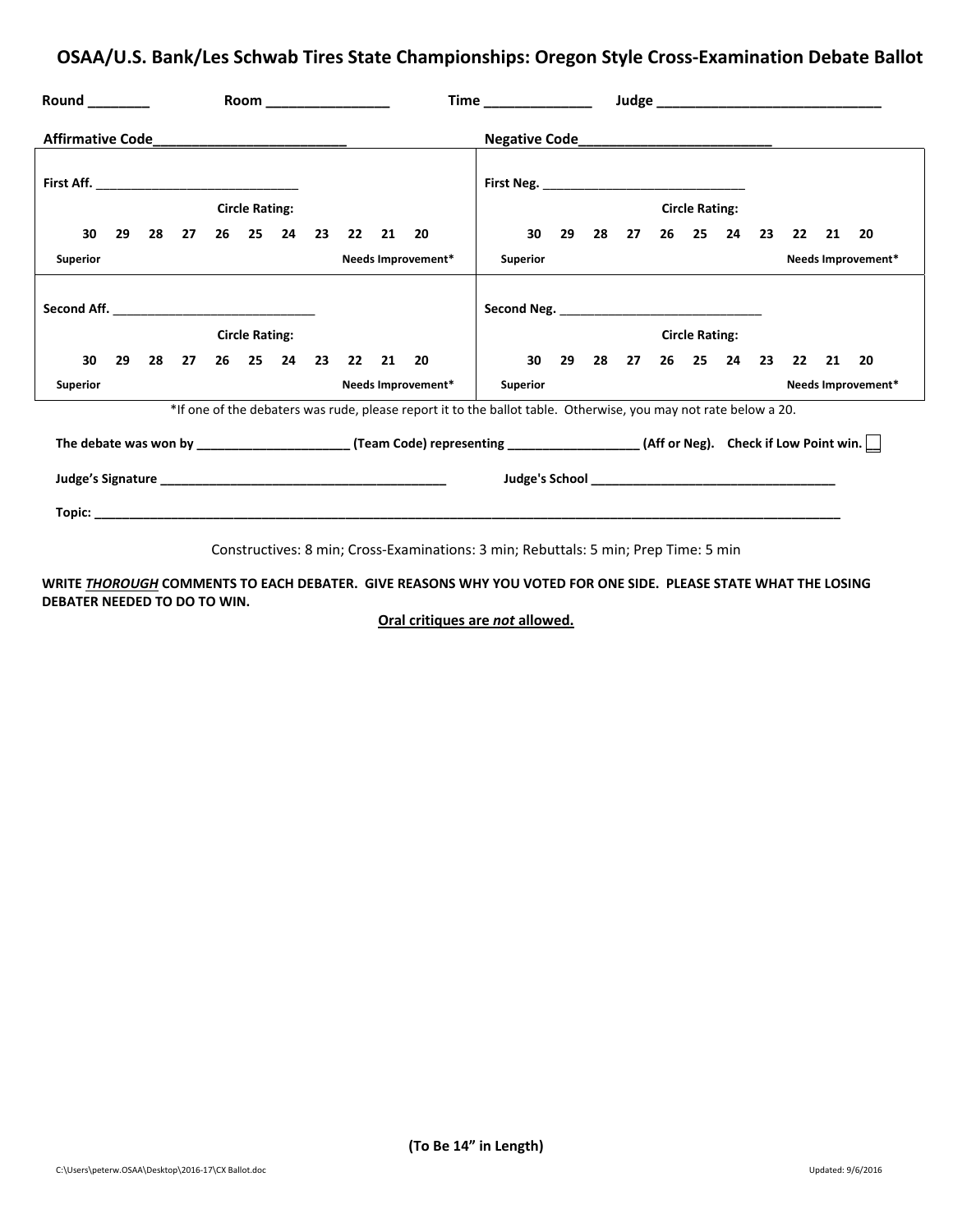## **OSAA/U.S. Bank/Les Schwab Tires State Championships: Lincoln‐Douglas Value Debate Ballot**

| Round ________ | Room __________________ |  |  |                       |  |  |             |  |                                                                                                                 |                       |  |  |  |  |  |  |  |  |  |                                  |  |  |  |  |  |  |  |
|----------------|-------------------------|--|--|-----------------------|--|--|-------------|--|-----------------------------------------------------------------------------------------------------------------|-----------------------|--|--|--|--|--|--|--|--|--|----------------------------------|--|--|--|--|--|--|--|
|                |                         |  |  |                       |  |  |             |  |                                                                                                                 |                       |  |  |  |  |  |  |  |  |  |                                  |  |  |  |  |  |  |  |
| <b>Name</b>    |                         |  |  |                       |  |  |             |  |                                                                                                                 | <b>Name</b>           |  |  |  |  |  |  |  |  |  |                                  |  |  |  |  |  |  |  |
|                |                         |  |  | <b>Circle Rating:</b> |  |  |             |  |                                                                                                                 | <b>Circle Rating:</b> |  |  |  |  |  |  |  |  |  |                                  |  |  |  |  |  |  |  |
| 30<br>29       | 28 27                   |  |  | 26 25 24              |  |  | 23 22 21 20 |  |                                                                                                                 |                       |  |  |  |  |  |  |  |  |  | 30 29 28 27 26 25 24 23 22 21 20 |  |  |  |  |  |  |  |
| Superior       | Needs Improvement*      |  |  |                       |  |  |             |  | Needs Improvement*<br>Superior                                                                                  |                       |  |  |  |  |  |  |  |  |  |                                  |  |  |  |  |  |  |  |
|                |                         |  |  |                       |  |  |             |  | *If one of the debaters was rude, please report it to the ballot table. Otherwise, you may not rate below a 20. |                       |  |  |  |  |  |  |  |  |  |                                  |  |  |  |  |  |  |  |
|                |                         |  |  |                       |  |  |             |  |                                                                                                                 |                       |  |  |  |  |  |  |  |  |  |                                  |  |  |  |  |  |  |  |
|                |                         |  |  |                       |  |  |             |  |                                                                                                                 |                       |  |  |  |  |  |  |  |  |  |                                  |  |  |  |  |  |  |  |
|                |                         |  |  |                       |  |  |             |  |                                                                                                                 |                       |  |  |  |  |  |  |  |  |  |                                  |  |  |  |  |  |  |  |
|                |                         |  |  |                       |  |  |             |  |                                                                                                                 |                       |  |  |  |  |  |  |  |  |  |                                  |  |  |  |  |  |  |  |

Aff: 6 min; C‐X: 3 min; Neg: 7 min; C‐X: 3 min; Aff Rebuttal: 4 min; Neg Rebuttal: 6 min; Aff Rebuttal: 3 min; Prep Time: 4 min

**WRITE** *THOROUGH* **COMMENTS TO EACH DEBATER. GIVE REASONS WHY YOU VOTED FOR ONE SIDE. PLEASE STATE WHAT THE LOSING DEBATER NEEDED TO DO TO WIN.**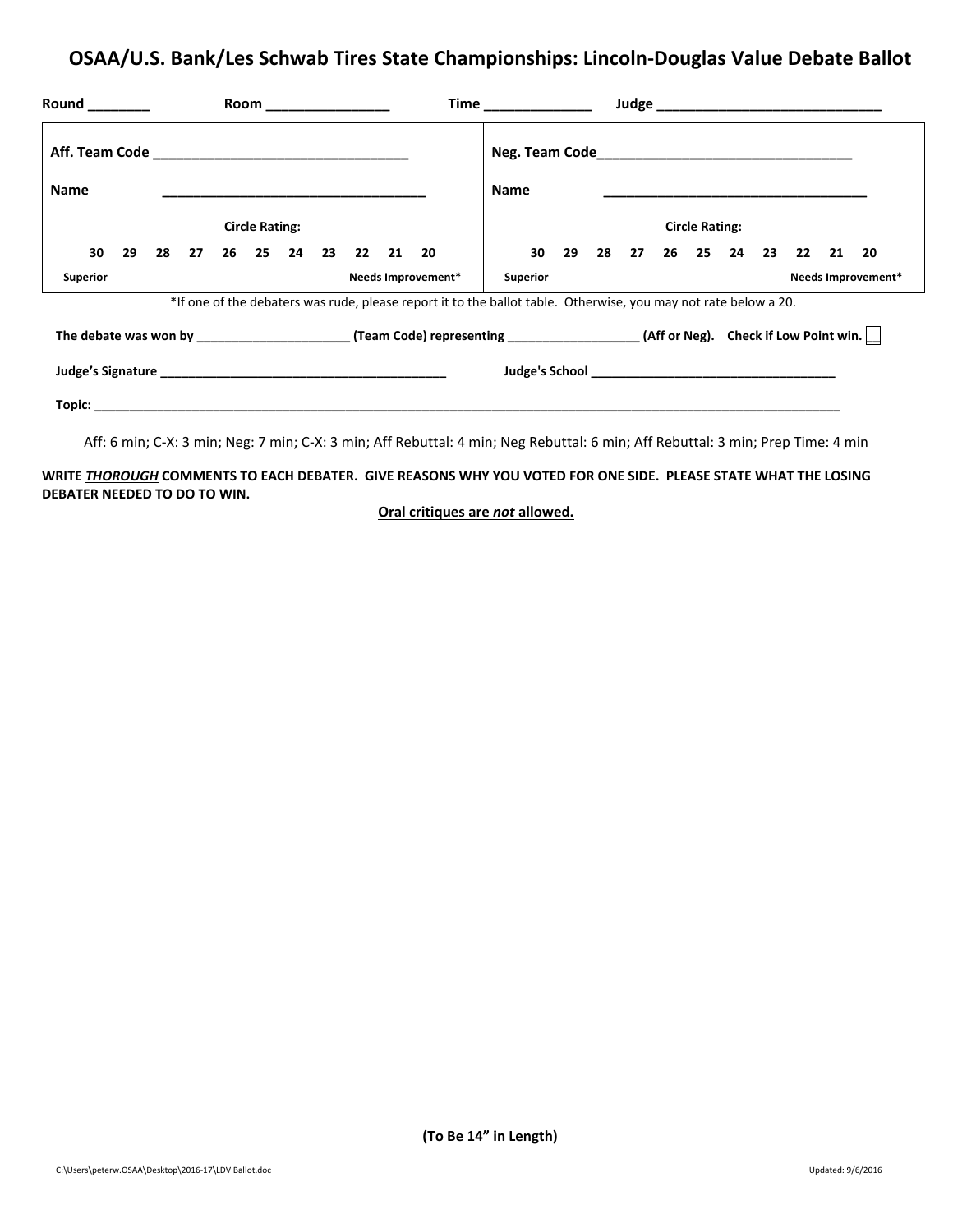## **OSAA/U.S. Bank/Les Schwab Tires State Championships: Parliamentary Debate Ballot**

|                                      | Round Notational Round<br>Room _________________ |  |  |  |  |                               |  |                                                       |  |                    |                                                                                                                                                                                             | Time ________________ |  |                                      |  |  |  |                    |                                  |  |                    |  |  |  |
|--------------------------------------|--------------------------------------------------|--|--|--|--|-------------------------------|--|-------------------------------------------------------|--|--------------------|---------------------------------------------------------------------------------------------------------------------------------------------------------------------------------------------|-----------------------|--|--------------------------------------|--|--|--|--------------------|----------------------------------|--|--------------------|--|--|--|
|                                      |                                                  |  |  |  |  |                               |  | <b>Opposition Code_______________________________</b> |  |                    |                                                                                                                                                                                             |                       |  |                                      |  |  |  |                    |                                  |  |                    |  |  |  |
|                                      |                                                  |  |  |  |  |                               |  |                                                       |  |                    |                                                                                                                                                                                             |                       |  |                                      |  |  |  |                    |                                  |  |                    |  |  |  |
|                                      | <b>Circle Rating (Ties allowed):</b>             |  |  |  |  |                               |  |                                                       |  |                    |                                                                                                                                                                                             |                       |  | <b>Circle Rating (Ties allowed):</b> |  |  |  |                    |                                  |  |                    |  |  |  |
| 30                                   |                                                  |  |  |  |  | 29 28 27 26 25 24 23 22 21 20 |  |                                                       |  |                    |                                                                                                                                                                                             |                       |  |                                      |  |  |  |                    | 30 29 28 27 26 25 24 23 22 21 20 |  |                    |  |  |  |
| <b>Superior</b>                      |                                                  |  |  |  |  |                               |  |                                                       |  | Needs Improvement* | <b>Superior</b>                                                                                                                                                                             |                       |  |                                      |  |  |  | Needs Improvement* |                                  |  |                    |  |  |  |
| <b>Circle Rating (Ties allowed):</b> |                                                  |  |  |  |  |                               |  |                                                       |  |                    |                                                                                                                                                                                             |                       |  |                                      |  |  |  |                    |                                  |  |                    |  |  |  |
|                                      |                                                  |  |  |  |  |                               |  |                                                       |  |                    |                                                                                                                                                                                             |                       |  | <b>Circle Rating (Ties allowed):</b> |  |  |  |                    |                                  |  |                    |  |  |  |
| 30                                   |                                                  |  |  |  |  | 29 28 27 26 25 24 23 22 21 20 |  |                                                       |  |                    |                                                                                                                                                                                             |                       |  |                                      |  |  |  |                    | 30 29 28 27 26 25 24 23 22 21 20 |  |                    |  |  |  |
| <b>Superior</b>                      |                                                  |  |  |  |  |                               |  |                                                       |  | Needs Improvement* | Superior                                                                                                                                                                                    |                       |  |                                      |  |  |  |                    |                                  |  | Needs Improvement* |  |  |  |
|                                      |                                                  |  |  |  |  |                               |  |                                                       |  |                    | *If one of the debaters was rude, please report it to the ballot table. Otherwise, you may not rate below a 20.                                                                             |                       |  |                                      |  |  |  |                    |                                  |  |                    |  |  |  |
|                                      |                                                  |  |  |  |  |                               |  |                                                       |  |                    |                                                                                                                                                                                             |                       |  |                                      |  |  |  |                    |                                  |  |                    |  |  |  |
|                                      |                                                  |  |  |  |  |                               |  |                                                       |  |                    |                                                                                                                                                                                             |                       |  |                                      |  |  |  |                    |                                  |  |                    |  |  |  |
|                                      |                                                  |  |  |  |  |                               |  |                                                       |  |                    |                                                                                                                                                                                             |                       |  |                                      |  |  |  |                    |                                  |  |                    |  |  |  |
|                                      |                                                  |  |  |  |  |                               |  |                                                       |  |                    | 15 min. prep before debate begins.                                                                                                                                                          |                       |  |                                      |  |  |  |                    |                                  |  |                    |  |  |  |
|                                      |                                                  |  |  |  |  |                               |  |                                                       |  |                    | 1 <sup>st</sup> Prop: 7 min; 1 <sup>st</sup> Opp: 8 min; 2 <sup>nd</sup> Prop: 8 min; 2 <sup>nd</sup> Opp: 8 min; 1 <sup>st</sup> Opp Rebuttal: 4 min; 1 <sup>st</sup> Prop Rebuttal: 5 min |                       |  |                                      |  |  |  |                    |                                  |  |                    |  |  |  |

**WRITE** *THOROUGH* **COMMENTS TO EACH DEBATER. GIVE REASONS WHY YOU VOTED FOR ONE SIDE. PLEASE STATE WHAT THE LOSING DEBATER NEEDED TO DO TO WIN.**